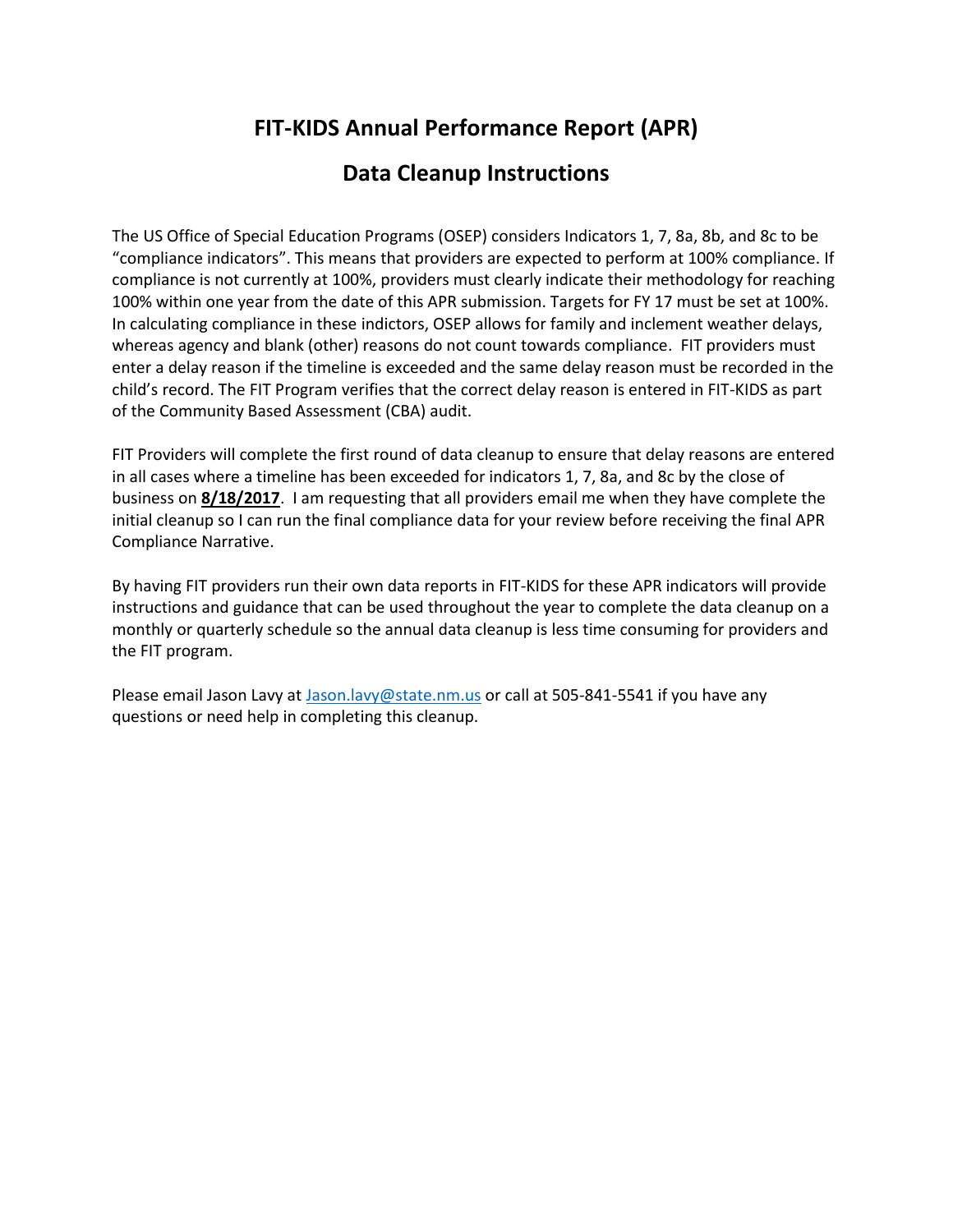### **Indicator 1: Timely Delivery of Services**

- 1. Select Indicator 1 Timely Delivery of Services
- 2. Enter "IFSP Service Start Date" of 7/1/2016
- 3. Enter "IFSP Service End Date" of 3/31/2017

| D<br>Reports - Google Chrome                                               | $\blacksquare$<br>$\mathbf{x}$                         |
|----------------------------------------------------------------------------|--------------------------------------------------------|
| 6 Secure   https://fitkids.nmhealth.org/Reports/ReportContainer.aspx?ID=28 |                                                        |
| IFSP Service Start Date (<br>H<br>7/1/2016<br>Service Provider :<br>All    | IFSP Service End Date<br>3/31/2017<br>E<br>View Report |
|                                                                            | <b>Louis State</b>                                     |
|                                                                            |                                                        |
|                                                                            |                                                        |
|                                                                            |                                                        |

4. Select your provider name underlined in the report to select the data.

| Reports - Google Chrome                                                                                                                                                                                                                                                                                                                                                                                                                                                     |                                                                                           |                                                                                                     |                                         |                         | $\begin{array}{c c c c c} \hline \multicolumn{3}{c }{\mathbf{C}} & \multicolumn{3}{c }{\mathbf{C}} & \multicolumn{3}{c }{\mathbf{X}} \\\hline \multicolumn{3}{c }{\mathbf{C}} & \multicolumn{3}{c }{\mathbf{D}} & \multicolumn{3}{c }{\mathbf{X}} \\\hline \multicolumn{3}{c }{\mathbf{D}} & \multicolumn{3}{c }{\mathbf{D}} & \multicolumn{3}{c }{\mathbf{X}} \\\hline \multicolumn{3}{c }{\mathbf{D}} & \multicolumn{3}{c }{\mathbf{D}} & \multicolumn{3$ |
|-----------------------------------------------------------------------------------------------------------------------------------------------------------------------------------------------------------------------------------------------------------------------------------------------------------------------------------------------------------------------------------------------------------------------------------------------------------------------------|-------------------------------------------------------------------------------------------|-----------------------------------------------------------------------------------------------------|-----------------------------------------|-------------------------|-------------------------------------------------------------------------------------------------------------------------------------------------------------------------------------------------------------------------------------------------------------------------------------------------------------------------------------------------------------------------------------------------------------------------------------------------------------|
| △ Secure   https://fitkids.nmhealth.org/Reports/ReportContainer.aspx?ID=28                                                                                                                                                                                                                                                                                                                                                                                                  |                                                                                           |                                                                                                     |                                         |                         |                                                                                                                                                                                                                                                                                                                                                                                                                                                             |
| IFSP Service Start Date:<br>Service Provider :                                                                                                                                                                                                                                                                                                                                                                                                                              | 7/1/2016<br>$\pmb{\mathrm{v}}$<br>Abrazos                                                 | m                                                                                                   | IFSP Service End Date: 3/31/2017        | I<br><b>View Report</b> |                                                                                                                                                                                                                                                                                                                                                                                                                                                             |
| $\begin{array}{ c c c c c }\n\hline\n\multicolumn{1}{ c }{4} & \multicolumn{1}{ c }{4} & \multicolumn{1}{ c }{1} \\ \hline\n\multicolumn{1}{ c }{5} & \multicolumn{1}{ c }{4} & \multicolumn{1}{ c }{1} & \multicolumn{1}{ c }{1} & \multicolumn{1}{ c }{1} & \multicolumn{1}{ c }{1} & \multicolumn{1}{ c }{1} & \multicolumn{1}{ c }{1} & \multicolumn{1}{ c }{1} & \multicolumn{1}{ c }{1} & \multicolumn{1}{ c }{1$<br>of $1 \quad \triangleright \quad \triangleright$ | $\left\langle 1\right\rangle$                                                             | Find   Next                                                                                         | <b>Land County</b><br>風 ②曲              |                         |                                                                                                                                                                                                                                                                                                                                                                                                                                                             |
| Indicator 1 - Timely Delivery of Services (with 30 days) Summary                                                                                                                                                                                                                                                                                                                                                                                                            |                                                                                           |                                                                                                     |                                         |                         |                                                                                                                                                                                                                                                                                                                                                                                                                                                             |
| <b>IFSP Service Start Date:</b>                                                                                                                                                                                                                                                                                                                                                                                                                                             | 07/01/2016                                                                                |                                                                                                     |                                         |                         |                                                                                                                                                                                                                                                                                                                                                                                                                                                             |
| <b>IFSP Service End Date:</b>                                                                                                                                                                                                                                                                                                                                                                                                                                               | 03/31/2017                                                                                |                                                                                                     |                                         |                         |                                                                                                                                                                                                                                                                                                                                                                                                                                                             |
| <b>Service Provider:</b>                                                                                                                                                                                                                                                                                                                                                                                                                                                    | Abrazos                                                                                   |                                                                                                     |                                         |                         |                                                                                                                                                                                                                                                                                                                                                                                                                                                             |
|                                                                                                                                                                                                                                                                                                                                                                                                                                                                             |                                                                                           |                                                                                                     |                                         |                         |                                                                                                                                                                                                                                                                                                                                                                                                                                                             |
| <b>Primary Provider #</b>                                                                                                                                                                                                                                                                                                                                                                                                                                                   | <b>Count of</b><br>unique<br>children with<br>service start<br>dates in the<br>date range | $\frac{1}{2}$ Count of<br>$\epsilon$<br>unique<br>children<br>provided<br>timely<br><b>services</b> | <b>Percent</b><br>ê<br><b>Delivered</b> |                         |                                                                                                                                                                                                                                                                                                                                                                                                                                                             |
| Abrazos                                                                                                                                                                                                                                                                                                                                                                                                                                                                     | 281                                                                                       | 281                                                                                                 | 100.00%                                 |                         |                                                                                                                                                                                                                                                                                                                                                                                                                                                             |
| Report Execution Time: 8/7/2017 3:45:08 PM                                                                                                                                                                                                                                                                                                                                                                                                                                  |                                                                                           |                                                                                                     | Page 1 of 1                             |                         |                                                                                                                                                                                                                                                                                                                                                                                                                                                             |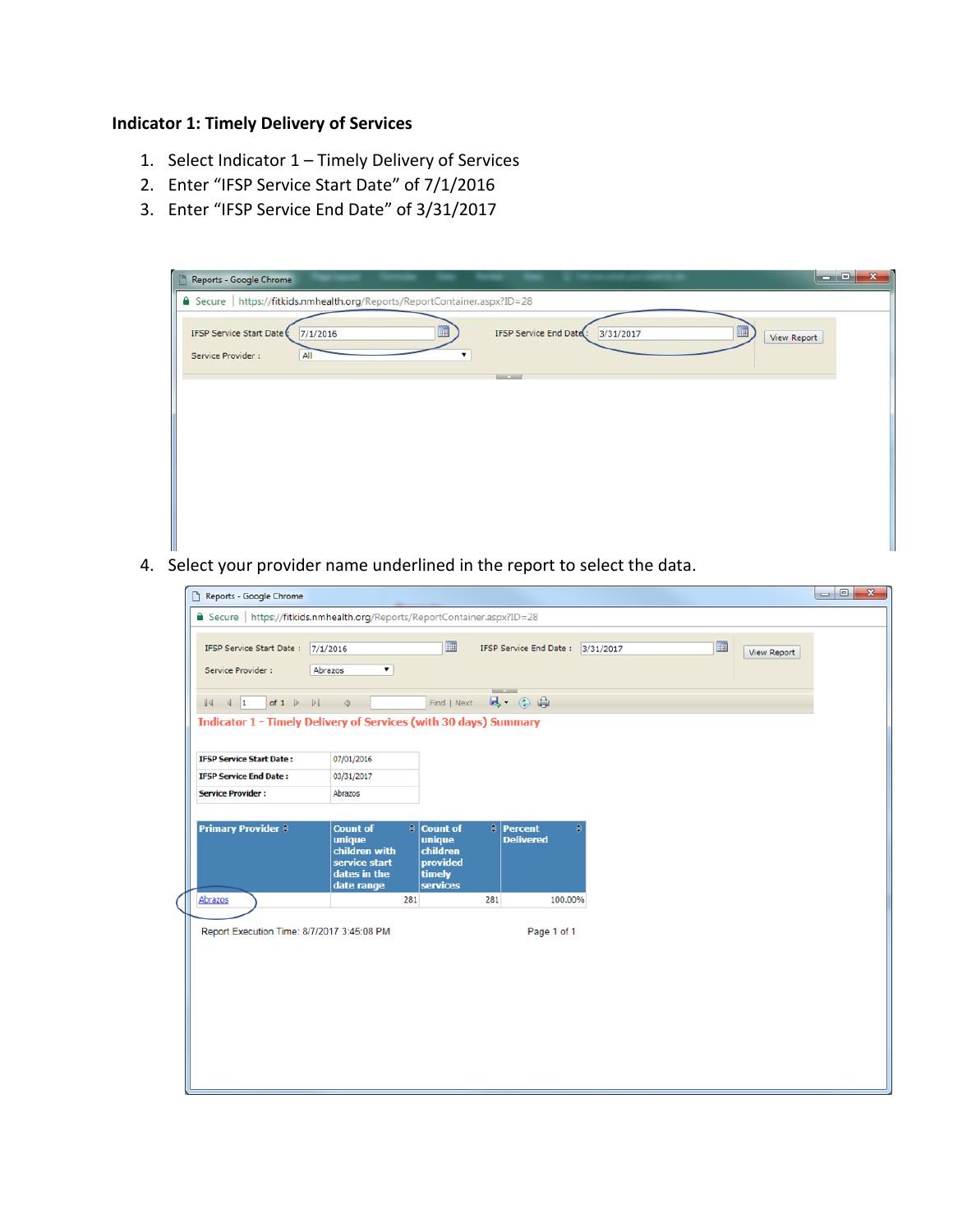5. Click on the Export drop down meu icon to save the file to Excel



6. The top 7 rows can be deleted from the Excel file to facilitate sorting.

|                 | в                                                               | c          | D           |                                     | F                                                  | G                                | н                                 |                         |
|-----------------|-----------------------------------------------------------------|------------|-------------|-------------------------------------|----------------------------------------------------|----------------------------------|-----------------------------------|-------------------------|
| $\mathbf{1}$    | Indicator 1 - Timely Delivery of Services (with 30 days) Detail |            |             |                                     |                                                    |                                  |                                   |                         |
| 3               |                                                                 |            |             |                                     |                                                    |                                  |                                   |                         |
| 4               | IFSP Service Start Date: 07/01/2016                             |            |             |                                     |                                                    |                                  |                                   |                         |
| 5               | IFSP Service End Date: 03/31/2017                               |            |             |                                     |                                                    |                                  |                                   |                         |
| 6               | <b>Service Provider: FIT Provider 1</b>                         |            |             |                                     |                                                    |                                  |                                   |                         |
| $\overline{7}$  |                                                                 |            |             |                                     |                                                    |                                  |                                   |                         |
| 8               | <b>Child Name</b>                                               | <b>DOB</b> | <b>SSN</b>  | <b>Service</b>                      | <b>IFSP</b><br><b>Service</b><br><b>Start Date</b> | <b>Initial DS</b><br><b>Date</b> | <b>Service</b><br><b>Delivery</b> | Days until Delay Reason |
| 9               | <b>Elvia Etienne</b>                                            | 10/10/2013 | XXX-XX-1013 | Speech<br>Language<br>Pathology     | 08/01/2016                                         | 02/01/2016                       | 33                                |                         |
| 10              | Lue Luzier                                                      | 05/15/2014 | XXX-XX-1514 | Developmental<br><b>Instruction</b> | 07/01/2016 07/14/2016                              |                                  | 13                                |                         |
| 11              | <b>Tai Tomlin</b>                                               | 02/17/2014 | XXX-XX-1140 | Occupational<br>Therapy             | 09/11/2016                                         | 09/15/2016                       | 4                                 |                         |
| 12              | Nobuko Nick                                                     | 02/17/2014 | XXX-XX-6717 | Speech<br>Language<br>Pathology     | 09/11/2016                                         | 09/15/2016                       | 50                                |                         |
| 13              | America Almazan                                                 | 10/17/2013 | XXX-XX-2939 | Physical Therapy                    | 09/11/2016                                         | 09/12/2016                       |                                   |                         |
| 14              | Earleen Eng                                                     | 10/17/2013 | XXX-XX-1014 | Developmental<br><b>Instruction</b> | 09/11/2016                                         | 09/15/2016                       |                                   |                         |
| 15              | Salina Seago                                                    | 10/17/2013 | XXX-XX-2014 | <b>Vision Services</b>              | 09/11/2016                                         | 09/14/2016                       | 3                                 |                         |
| 16 <sup>1</sup> | Bernadine Bradwell                                              | 06/11/2014 | XXX-XX-0905 | Developmental<br>Teachers et in m   | 09/06/2016                                         | 11/16/2015                       | 42                                |                         |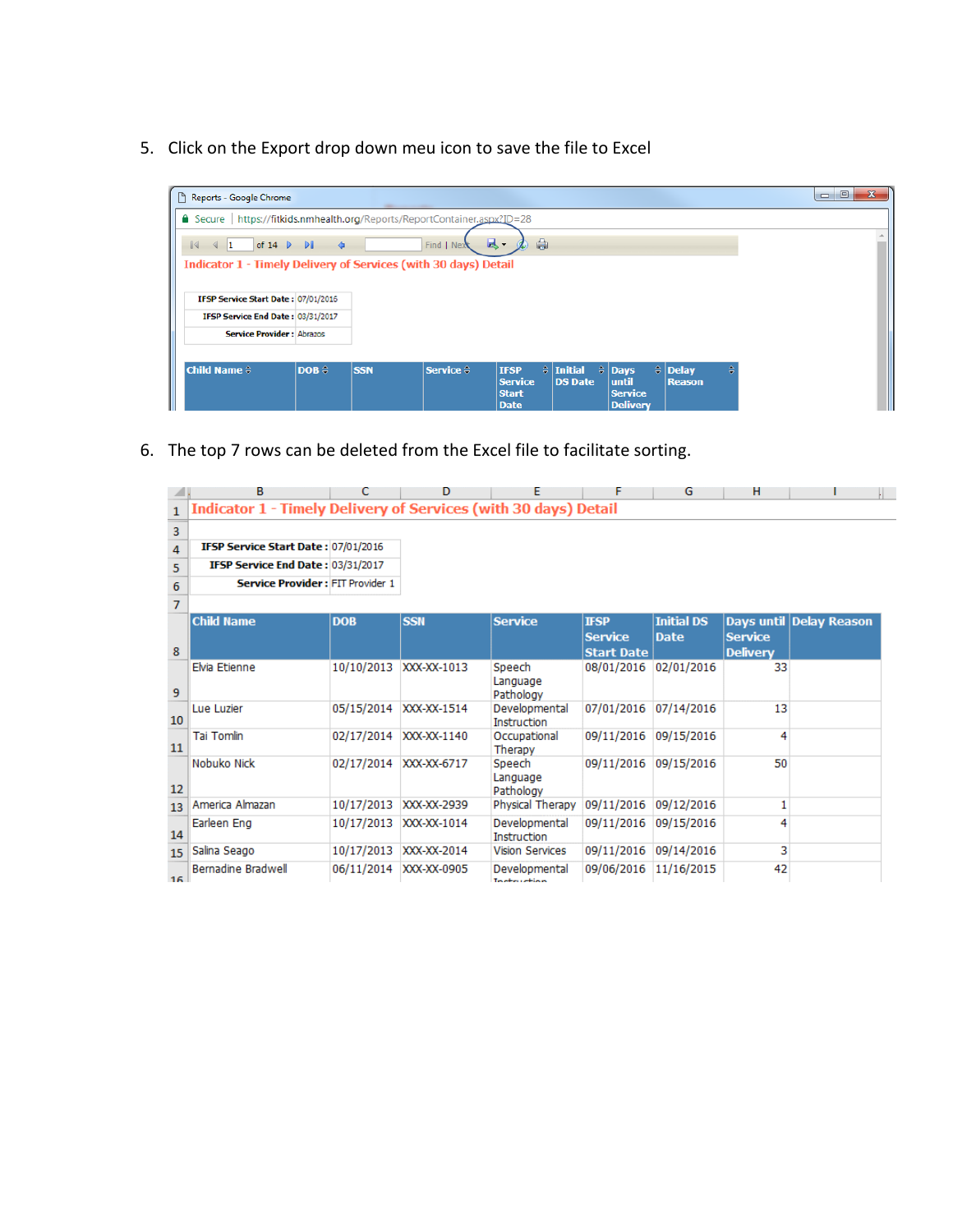7. If you encounter the following error, a quick scan of the column letters at the top of the excel sheet shows a disparity in the lettering. In the example below, the letters I and J are skipped.

|                 | 6.22<br>日                                                                                                    |                         |                        |                                                                    |                                                    |                                                                                               |                                                 |                                                                    | Indicator 1 - Timely I                    |
|-----------------|--------------------------------------------------------------------------------------------------------------|-------------------------|------------------------|--------------------------------------------------------------------|----------------------------------------------------|-----------------------------------------------------------------------------------------------|-------------------------------------------------|--------------------------------------------------------------------|-------------------------------------------|
|                 | Home<br>File<br>Insert                                                                                       | Page Layout             | Formulas               | Review<br>Data                                                     | View                                               |                                                                                               | $\Omega$ Tell me what you want to do            |                                                                    |                                           |
| From            | A <sub>3</sub><br>⊕<br>From Other<br>From<br>From<br>Web<br>Sources *<br>Text<br>Access<br>Get External Data | Existing<br>Connections | New<br>Query *         | Show Queries<br>From Table<br>Lo Recent Sources<br>Get & Transform | Refresh<br>$All -$<br>Connections                  | Connections<br><b>ED</b> Properties<br>$\begin{bmatrix} 1 \\ 0 \\ 0 \end{bmatrix}$ Edit Links | ₿ļ<br>$\frac{Z}{A}$ $\frac{A}{Z}$<br>Sort<br>٤l | & Clear<br><b>C</b> Reapply<br>Filter<br>Advanced<br>Sort & Filter | f.<br>Flash<br>Text to<br>Fill<br>Columns |
|                 | $\overline{\phantom{a}}$<br>$\times$                                                                         | $f_x$                   | <b>Elvia Etienne</b>   |                                                                    |                                                    |                                                                                               |                                                 |                                                                    |                                           |
|                 | $\overline{A}$                                                                                               | B                       | $\mathsf{C}$           | D                                                                  | E                                                  | F                                                                                             | G                                               | H                                                                  | K                                         |
| 1               | <b>Child Name</b>                                                                                            | <b>DOB</b>              | <b>SSN</b>             | <b>Service</b>                                                     | <b>IFSP</b><br><b>Service</b><br><b>Start Date</b> | <b>Initial DS</b><br><b>Date</b>                                                              | <b>Service</b><br><b>Delivery</b>               | Days until Delay Reason                                            |                                           |
| $\overline{2}$  | Elvia Etienne                                                                                                |                         | 10/10/2013 XXX-XX-1013 | Speech<br>Language<br>Pathology                                    | 08/01/2016                                         | 02/01/2016                                                                                    | 33                                              |                                                                    |                                           |
| 3               | Lue Luzier                                                                                                   |                         | 05/15/2014 XXX-XX-1514 | <b>Developt</b><br>Instructi                                       | <b>Microsoft Excel</b>                             |                                                                                               |                                                 | $\Sigma$                                                           |                                           |
| 4               | <b>Tai Tomlin</b>                                                                                            |                         | 02/17/2014 XXX-XX-1140 | Occupati<br>Therapy                                                |                                                    |                                                                                               |                                                 |                                                                    |                                           |
| 5               | Nobuko Nick                                                                                                  |                         | 02/17/2014 XXX-XX-6717 | Speech<br>Languag<br>Patholog                                      | Show Help >>                                       |                                                                                               |                                                 | To do this, all the merged cells need to be the same size.         |                                           |
| 6               | America Almazan                                                                                              |                         | 10/17/2013 XXX-XX-2939 | Physical                                                           |                                                    |                                                                                               |                                                 |                                                                    |                                           |
| $\overline{7}$  | Earleen Eng                                                                                                  | 10/17/2013              | XXX-XX-1014            | <b>Developt</b><br>Instructi                                       |                                                    |                                                                                               | OK                                              |                                                                    |                                           |
| 8               | Salina Seago                                                                                                 | 10/17/2013              | XXX-XX-2014            | <b>Vision Services</b>                                             | 09/11/2016                                         | 109/14/2016                                                                                   | 3                                               |                                                                    |                                           |
| 9               | <b>Bernadine Bradwell</b>                                                                                    |                         | 06/11/2014 XXX-XX-0905 | Developmental<br>Instruction                                       | 09/06/2016                                         | 11/16/2015                                                                                    | 42                                              |                                                                    |                                           |
| 10 <sub>1</sub> | <b>Tobias Tomaszewski</b>                                                                                    |                         | 07/10/2014 XXX-XX-9228 | Occupational<br>Thomas                                             | 08/18/2016                                         | 08/18/2016                                                                                    | 0                                               |                                                                    |                                           |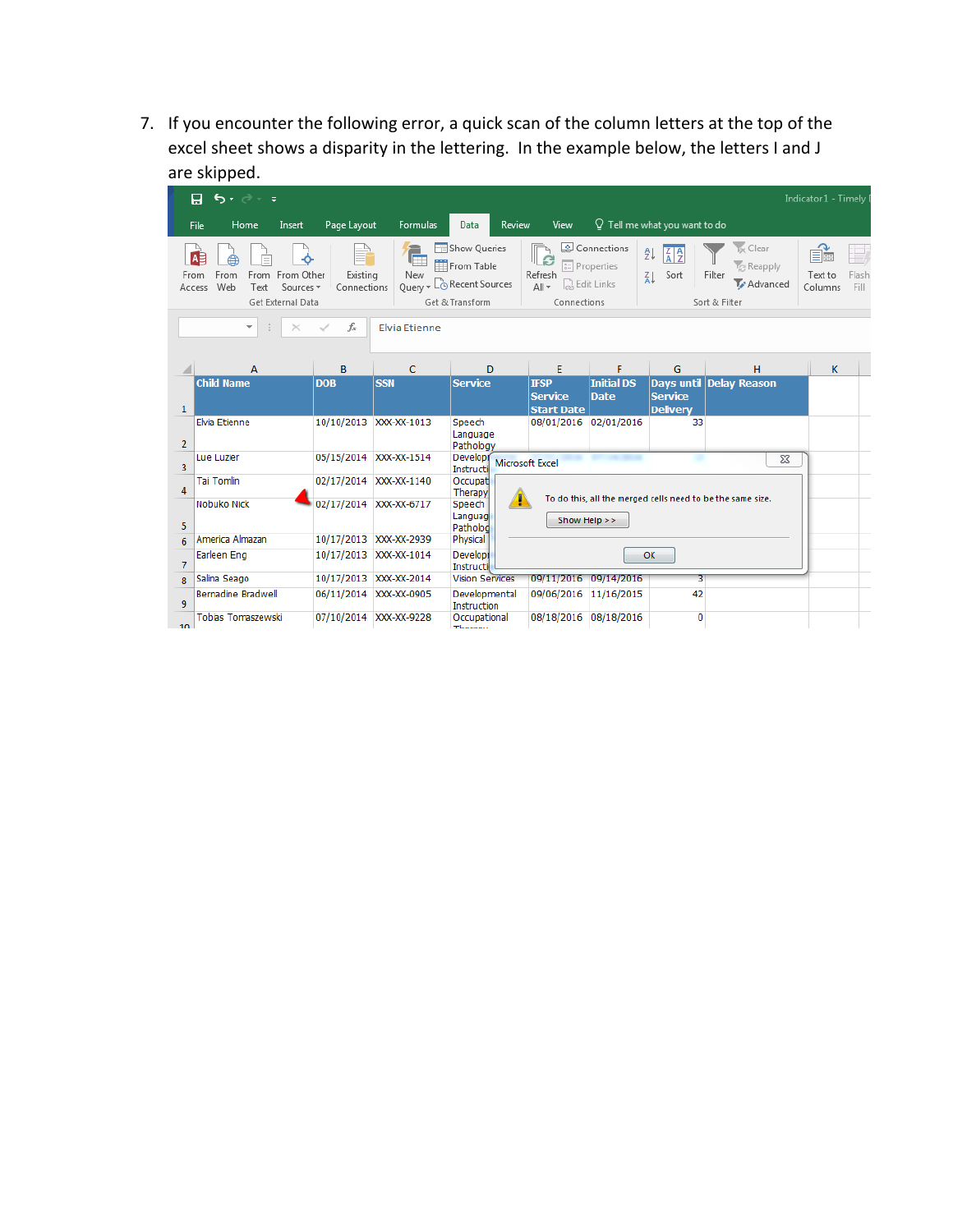# 8. Highlight the columns H through K.

|                          |                 |                                                                |          |                                                  |               |                                                   |                           |                        |               |                                 | Indicator 1 - Timely Delivery of Services with 30 days Detail - Excel |   |
|--------------------------|-----------------|----------------------------------------------------------------|----------|--------------------------------------------------|---------------|---------------------------------------------------|---------------------------|------------------------|---------------|---------------------------------|-----------------------------------------------------------------------|---|
| <b>iew</b>               | View            | $Q$ Tell me what you want to do                                |          |                                                  |               |                                                   |                           |                        |               |                                 |                                                                       |   |
| ⊪∂<br>Refresh<br>$All -$ | $rac{a-1}{a-1}$ | Connections ایچ<br>Properties<br>$\bigcap_{\infty}$ Edit Links | ₿ļ<br>Ã↓ | $\left  \frac{Z}{A} \right  \frac{A}{Z}$<br>Sort | U<br>Filter   | <b>Ix</b> Clear<br><b>T</b> e Reapply<br>Advanced | eě.<br>Text to<br>Columns | FEEZ.<br>Flash<br>Fill | H.E<br>Remove | Data<br>Duplicates Validation v | ⊫⊨<br>Consolidate Relationship                                        | 타 |
|                          | Connections     |                                                                |          |                                                  | Sort & Filter |                                                   |                           |                        |               | Data Tools                      |                                                                       |   |

|   | E                                                  | F                         | G                                 | H                       | K | L | M | N | $\circ$ |  |
|---|----------------------------------------------------|---------------------------|-----------------------------------|-------------------------|---|---|---|---|---------|--|
|   | <b>IFSP</b><br><b>Service</b><br><b>Start Date</b> | Initial DS<br><b>Date</b> | <b>Service</b><br><b>Delivery</b> | Days until Delay Reason |   |   |   |   |         |  |
|   | 08/01/2016 02/01/2016                              |                           | 33                                |                         |   |   |   |   |         |  |
| L | 07/01/2016 07/14/2016                              |                           | 13                                |                         |   |   |   |   |         |  |
|   | 09/11/2016 09/15/2016                              |                           | 4                                 |                         |   |   |   |   |         |  |
|   | 09/11/2016 09/15/2016                              |                           | 50                                |                         |   |   |   |   |         |  |
|   | y   09/11/2016   09/12/2016                        |                           |                                   |                         |   |   |   |   |         |  |
| L | 09/11/2016 09/15/2016                              |                           | 4                                 |                         |   |   |   |   |         |  |
|   | 09/11/2016                                         | 09/14/2016                | 3                                 |                         |   |   |   |   |         |  |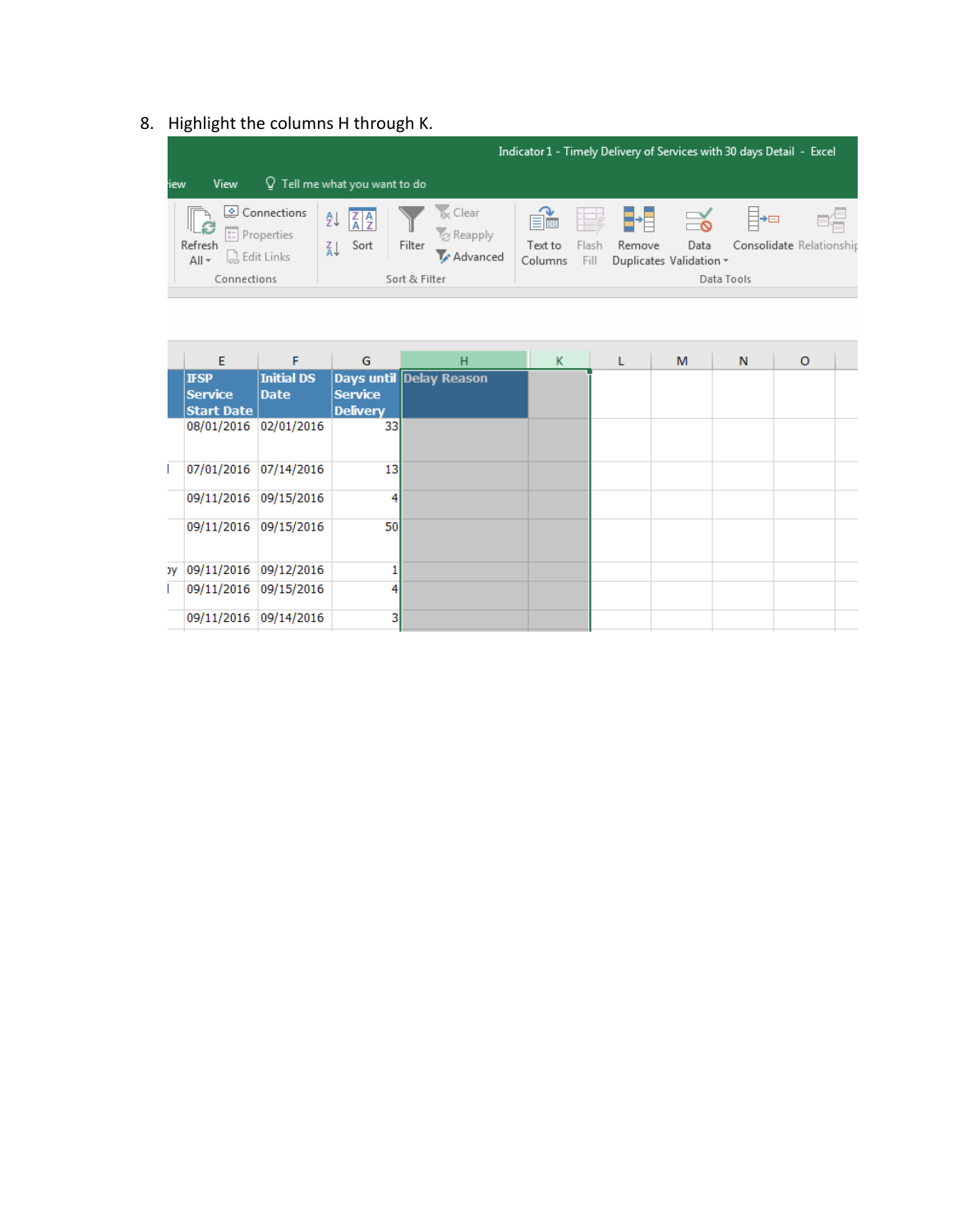9. Right click on the grey area and select column with of 10.

|                                 |    |                             |               |                                        |                    |               |        |                                 | Indicator 1 - Timely Delivery of Services with 30 days Detail - Excel |     |  |
|---------------------------------|----|-----------------------------|---------------|----------------------------------------|--------------------|---------------|--------|---------------------------------|-----------------------------------------------------------------------|-----|--|
| $Q$ Tell me what you want to do |    |                             |               |                                        |                    |               |        |                                 |                                                                       |     |  |
| inections<br>perties            | ₹↓ | $\frac{7}{4}$ $\frac{4}{7}$ |               | <b>B</b> c Clear<br><b>T</b> e Reapply | 目品                 | 室             | 82     |                                 | ⊐→⊟                                                                   | eć. |  |
| Links                           | Ãļ | Sort                        | Filter        | Advanced                               | Text to<br>Columns | Flash<br>Fill | Remove | Data<br>Duplicates Validation v | Consolidate Relationship                                              |     |  |
| ons                             |    |                             | Sort & Filter |                                        |                    |               |        | Data Tools                      |                                                                       |     |  |

| F                                | G                                 | H                              |                                                        | J | K.                                                                                                                                             | L | M | N |
|----------------------------------|-----------------------------------|--------------------------------|--------------------------------------------------------|---|------------------------------------------------------------------------------------------------------------------------------------------------|---|---|---|
| <b>Initial DS</b><br><b>Date</b> | <b>Service</b><br><b>Delivery</b> | <b>Days until Delay Reason</b> |                                                        |   |                                                                                                                                                |   |   |   |
| 02/01/2016                       | 33                                |                                | $\cdot$ 11<br>Calibri<br>В                             |   | $\mathbf{A} \times \mathbf{A} \times \mathbf{A}$<br>$I \equiv \bigcirc \cdot A \cdot \mathbb{H} \cdot \mathbb{S} \cdot \mathbb{S} \rightarrow$ | 目 |   |   |
| 07/14/2016                       | 13                                |                                | X,<br>Cut                                              |   |                                                                                                                                                |   |   |   |
| 09/15/2016                       | 4                                 |                                | 晒<br>Copy                                              |   |                                                                                                                                                |   |   |   |
| 09/15/2016                       | 50                                |                                | ĥ<br><b>Paste Options:</b><br>≏<br>$\overline{\Gamma}$ |   |                                                                                                                                                |   |   |   |
| 09/12/2016                       | 1                                 |                                |                                                        |   |                                                                                                                                                |   |   |   |
| 09/15/2016                       | 4                                 |                                | Paste Special<br>Insert                                |   |                                                                                                                                                |   |   |   |
| 09/14/2016                       | 3                                 |                                |                                                        |   |                                                                                                                                                |   |   |   |
| 11/16/2015                       | 42                                |                                | Delete<br><b>Clear Contents</b>                        |   |                                                                                                                                                |   |   |   |
| 08/18/2016                       | $\bf{0}$                          |                                | $\boxed{=}$<br>Format Cells                            |   |                                                                                                                                                |   |   |   |
| 10/13/2016                       | 6                                 |                                | Column Width                                           |   |                                                                                                                                                |   |   |   |
| 10/31/2016                       | 24                                |                                | Hide                                                   |   |                                                                                                                                                |   |   |   |
| 10/18/2016                       | 11                                |                                | Unhide                                                 |   |                                                                                                                                                |   |   |   |
| 12/06/2016                       | 23                                |                                |                                                        |   |                                                                                                                                                |   |   |   |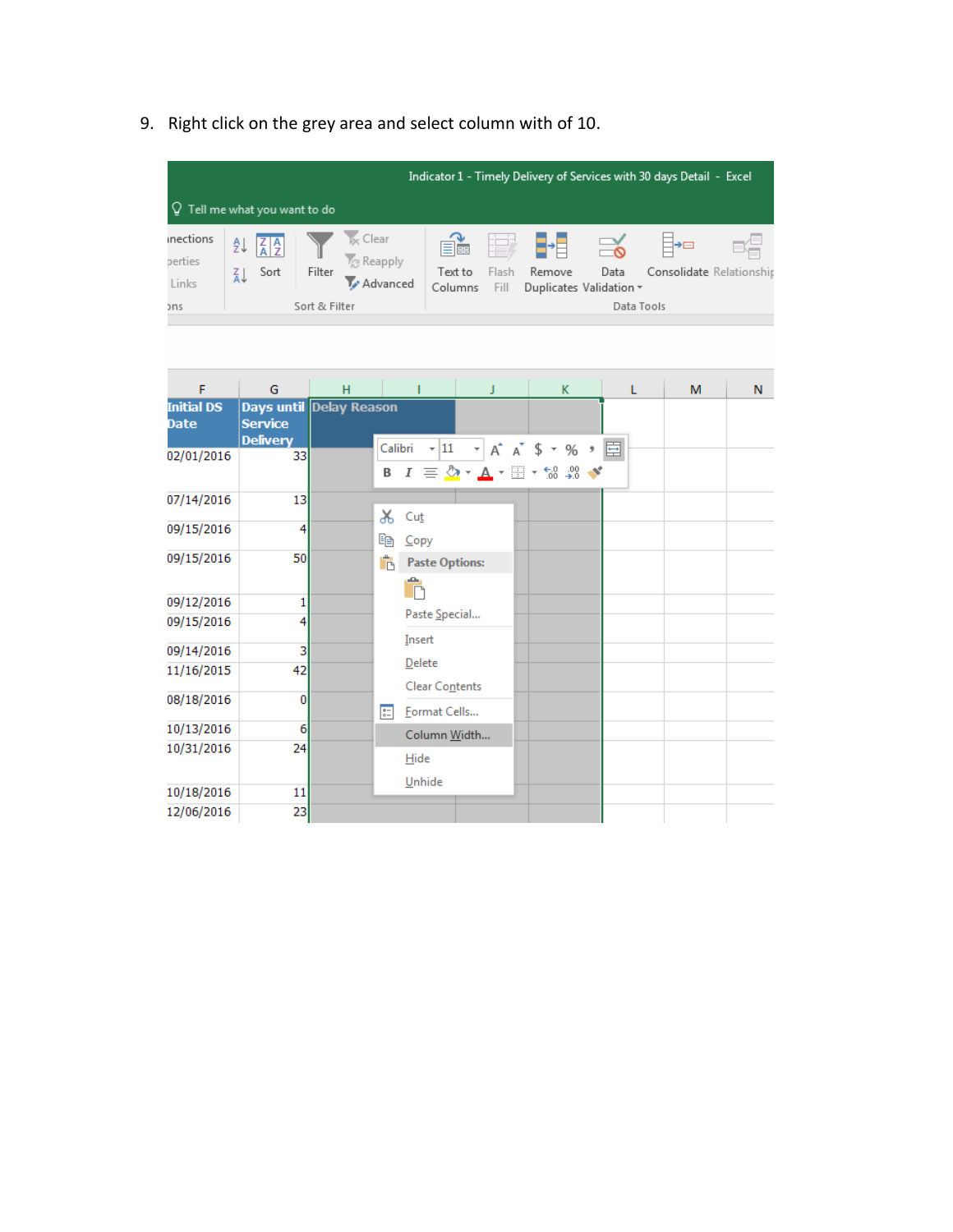10. You should now be able to see columns I and J. They will need to be deleted to perform your sort. Next, you will highlight columns A through H and sort on Days until Service Delivery.

|                | 日<br>ь<br><del>-</del> ∂∼<br>$\overline{\bullet}$                                                                               |                                |                                  |                                                                                   |                                                    |                                                                      |                                                                  |                                                                | Indicator 1 - Ti        |
|----------------|---------------------------------------------------------------------------------------------------------------------------------|--------------------------------|----------------------------------|-----------------------------------------------------------------------------------|----------------------------------------------------|----------------------------------------------------------------------|------------------------------------------------------------------|----------------------------------------------------------------|-------------------------|
|                | Home<br>File<br>Insert                                                                                                          | Page Layout                    | Formulas                         | Review<br>Data                                                                    | View                                               |                                                                      | $\operatorname{\mathsf{Q}}\nolimits$ Tell me what you want to do |                                                                |                         |
| A <sub>2</sub> | $A \nightharpoonup$<br>From<br>From Other<br>From<br>From<br>Web<br>Access<br>Text<br>Sources <sup>*</sup><br>Get External Data | Existing<br>Connections<br>fx  | 而<br>New<br><b>Elvia Etienne</b> | <b>Show Queries</b><br>From Table<br>Query - Lo Recent Sources<br>Get & Transform | Refresh<br>All -<br>Connections                    | Connections<br>= Properties<br>$\int_{\alpha_2}^{\eta_1}$ Edit Links | ₹↓<br>$\frac{Z}{A}$ $\frac{A}{Z}$<br>Sort<br>$\frac{7}{9}$       | Clear<br><b>Reapply</b><br>Filter<br>Advanced<br>Sort & Filter | 6<br>Text to<br>Columns |
|                |                                                                                                                                 |                                |                                  |                                                                                   |                                                    |                                                                      |                                                                  |                                                                |                         |
|                | A                                                                                                                               | B                              | C                                | D                                                                                 | E                                                  | F                                                                    | G                                                                | H                                                              | т                       |
| $\mathbf{1}$   | <b>Child Name</b>                                                                                                               | <b>DOB</b>                     | <b>SSN</b>                       | <b>Service</b>                                                                    | <b>IFSP</b><br><b>Service</b><br><b>Start Date</b> | <b>Initial DS</b><br><b>Date</b>                                     | Days until<br><b>Service</b><br><b>Delivery</b>                  | <b>Delay</b><br><b>Reason</b>                                  |                         |
| $\overline{2}$ | Elvia Etienne                                                                                                                   | 10/10/2013 XXX-XX-1013         |                                  | Speech<br>Language<br>Pathology                                                   | 08/01/2016                                         | 02/01/2016                                                           | 33                                                               |                                                                |                         |
| 3              | Lue Luzier                                                                                                                      | 05/15/2014 XXX-XX-1514         |                                  | Developmental<br><b>Instruction</b>                                               | 07/01/2016                                         | 07/14/2016                                                           | 13                                                               |                                                                |                         |
| 4              | <b>Tai Tomlin</b>                                                                                                               | 02/17/2014 XXX-XX-1140         |                                  | Occupational<br>Therapy                                                           | 09/11/2016                                         | 09/15/2016                                                           | 4                                                                |                                                                |                         |
| 5              | Nobuko Nick                                                                                                                     | 02/17/2014 XXX-XX-6717<br>Sort |                                  | Speech                                                                            |                                                    | 09/11/2016 09/15/2016                                                | 50                                                               | P                                                              | 23                      |
| 6              | America Almazan                                                                                                                 | 10/17/                         |                                  |                                                                                   |                                                    |                                                                      |                                                                  |                                                                |                         |
| 7              | Earleen Eng                                                                                                                     | 10/17/                         | <sup>+</sup> Al Add Level        | <b>X</b> Delete Level                                                             | 图 Copy Level                                       |                                                                      | V<br>Options                                                     | My data has headers                                            |                         |
| 8              | Salina Seago                                                                                                                    | 10/17/                         | Column                           |                                                                                   | Sort On                                            |                                                                      | Order                                                            |                                                                |                         |
| 9              | <b>Bernadine Bradwell</b>                                                                                                       | Sort by<br>06/11/              | Days until Service De            | Values                                                                            |                                                    | ÷                                                                    | <b>Largest to Smallest</b>                                       |                                                                | $\blacksquare$          |
| 10             | Tobias Tomaszewski                                                                                                              | 07/10/                         |                                  |                                                                                   |                                                    |                                                                      |                                                                  |                                                                |                         |
| 11             | Irena Ingenito                                                                                                                  | 07/10/                         |                                  |                                                                                   |                                                    |                                                                      |                                                                  |                                                                |                         |
|                | <b>Roseline Reeser</b>                                                                                                          | 07/10/                         |                                  |                                                                                   |                                                    |                                                                      |                                                                  |                                                                |                         |
| 12             | Valentin Varian                                                                                                                 | 07/10/                         |                                  |                                                                                   |                                                    |                                                                      |                                                                  |                                                                |                         |
| 13<br>14       | Hildegard Harlan                                                                                                                | 09/16/                         |                                  |                                                                                   |                                                    |                                                                      | OK                                                               | Cancel                                                         |                         |
|                | <b>Sunshine Spotts</b>                                                                                                          | 09/16/                         |                                  |                                                                                   |                                                    |                                                                      |                                                                  |                                                                |                         |
| 15             | <b>Buford Bergmann</b>                                                                                                          | 03/05/2014                     | XXX-XX-4817                      | <b>Instruction</b><br>Occupational                                                |                                                    | 10/26/2016 11/16/2015                                                | $-345$                                                           |                                                                |                         |
| 16             |                                                                                                                                 |                                |                                  | Therapy                                                                           |                                                    |                                                                      |                                                                  |                                                                |                         |
| 17             | Yaeko Yocum                                                                                                                     | 03/05/2014 XXX-XX-0614         |                                  | Occupational<br>Therapy                                                           |                                                    | 11/11/2016 11/16/2016                                                | 5                                                                |                                                                |                         |
|                | Chanel Cowman                                                                                                                   | 03/05/2014 XXX-XX-2414         |                                  | Developmental                                                                     | 11/11/2016 11/21/2016                              |                                                                      | 10                                                               |                                                                |                         |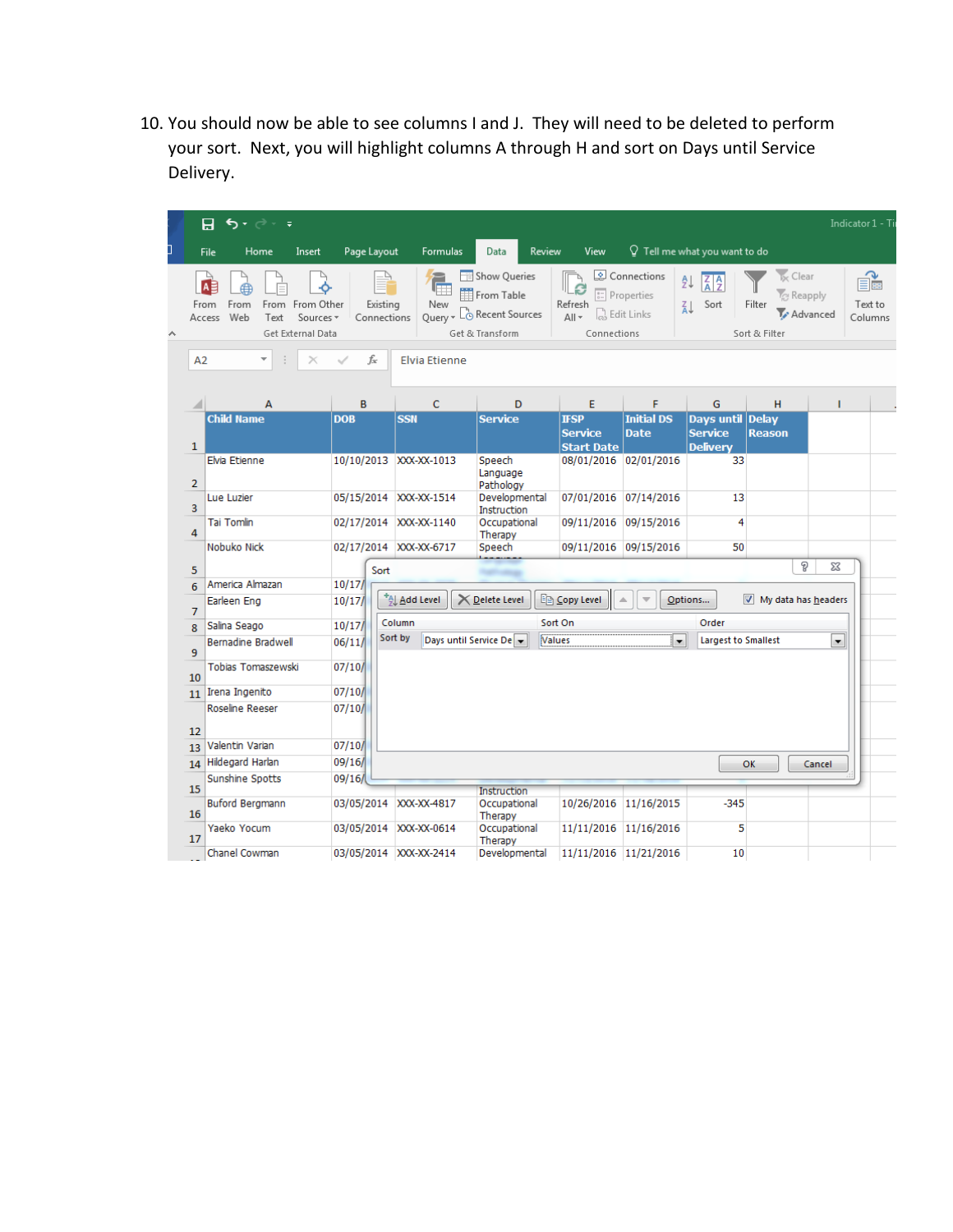11. Once the data is sorted, the children that have missing data with a delay of more than 30 days needs to be updated in FIT-KIDS. Additionally, the Agency delay reasons should be researched and verified to be correct.

|                | А                         | в          | c                      | D                                           | E                     | F                 | G                | н                          |  |
|----------------|---------------------------|------------|------------------------|---------------------------------------------|-----------------------|-------------------|------------------|----------------------------|--|
|                | <b>Child Name</b>         | <b>DOB</b> | <b>SSN</b>             | <b>Service</b>                              | <b>IFSP</b>           | <b>Initial DS</b> | Days until Delay |                            |  |
|                |                           |            |                        |                                             | <b>Service</b>        | <b>Date</b>       | <b>Service</b>   | <b>Reason</b>              |  |
| $\mathbf{1}$   |                           |            |                        |                                             | <b>Start Date</b>     |                   | <b>Deliverv</b>  |                            |  |
|                | Nereida Northup           | 09/08/2014 | XXX-XX-0635            | Speech                                      | 10/30/2016 01/31/2017 |                   |                  | 93 Family:                 |  |
| $\overline{2}$ |                           |            |                        | Language                                    |                       |                   |                  | Medical                    |  |
|                |                           |            | XXX-XX-2513            | Pathology<br>Developmental                  |                       | 01/20/2017        |                  | 82 Family:                 |  |
| 3              | Augustus Alejandro        | 09/08/2014 |                        | Instruction                                 | 10/30/2016            |                   |                  | Medical                    |  |
| 4              | Simonne Silas             | 09/08/2014 | XXX-XX-5371            | <b>Vision Services</b>                      | 10/30/2016            | 01/20/2017        |                  | 82 Family:<br>Medical      |  |
| 5              | Nobuko Nick               |            | 02/17/2014 XXX-XX-6717 | Speech<br>Language<br>Pathology             | 09/11/2016            | 09/15/2016        | 50               |                            |  |
| 6              | Eugene Estelle            | 11/30/2014 | XXX-XX-7708            | Occupational<br>Therapy                     | 07/14/2016            | 08/30/2016        |                  | 47 Family:<br>Medical      |  |
| 7              | <b>Bernadine Bradwell</b> | 06/11/2014 | XXX-XX-0905            | Developmental<br>Instruction                | 09/06/2016            | 11/16/2015        | 42               |                            |  |
| 8              | Hortense Hazard           | 08/28/2014 | XXX-XX-6051            | Developmental<br>Instruction                | 02/04/2017            | 03/14/2017        |                  | 38 Family:<br>Unavailable  |  |
| 9              | Walker Watford            | 01/08/2014 | XXX-XX-3220            | Speech<br>Language<br>Pathology             | 08/20/2016            | 09/13/2016        |                  | 36 Agency:<br><b>Staff</b> |  |
| 10             | Cassandra Corner          | 07/10/2014 | XXX-XX-1715            | Occupational<br>Therapy                     | 10/07/2016            | 11/10/2016        |                  | 34 Family:<br>Choice       |  |
| 11             | Elvia Etienne             | 10/10/2013 | XXX-XX-1013            | Speech<br>Language<br>Pathology             | 08/01/2016            | 02/01/2016        | 33               |                            |  |
| 12             | <b>Roseline Reeser</b>    |            | 07/10/2014 XXX-XX-1414 | Speech<br>Language<br>Pathology             | 10/07/2016            | 10/31/2016        |                  | 33 Agency:<br><b>Other</b> |  |
| 13             | <b>Isobel Isabell</b>     | 08/30/2014 | XXX-XX-6447            | Occupational<br>Therapy                     | 10/08/2016            | 11/08/2016        |                  | 31 Family:<br>Medical      |  |
| 14             | Revnaldo Rapoza           | 03/26/2014 | XXX-XX-3214            | Developmental<br><b>Instruction</b>         | 02/12/2017            | 03/15/2017        |                  | 31 Family:<br>Choice       |  |
| 15             | Una Uchida                | 08/30/2014 | XXX-XX-9010            | Developmental<br>Instruction                | 10/08/2016            | 11/07/2016        | 30               |                            |  |
| 16             | Antonina Adkisson         | 01/06/2015 | XXX-XX-0755            | Family Therapy,<br>Counseling &<br>Training | 01/17/2017            | 02/14/2017        | 28               |                            |  |
| 17             | Wilson Wool               |            | 08/05/2014 XXX-XX-1141 | Family Therapy,<br>Counseling &<br>Training | 01/07/2017            | 02/03/2017        | 27               |                            |  |
|                | Carleen Copple            |            | 10/03/2014 XXX-XX-2515 | Speech<br>Language                          | 12/11/2016            | 01/06/2017        | 26               |                            |  |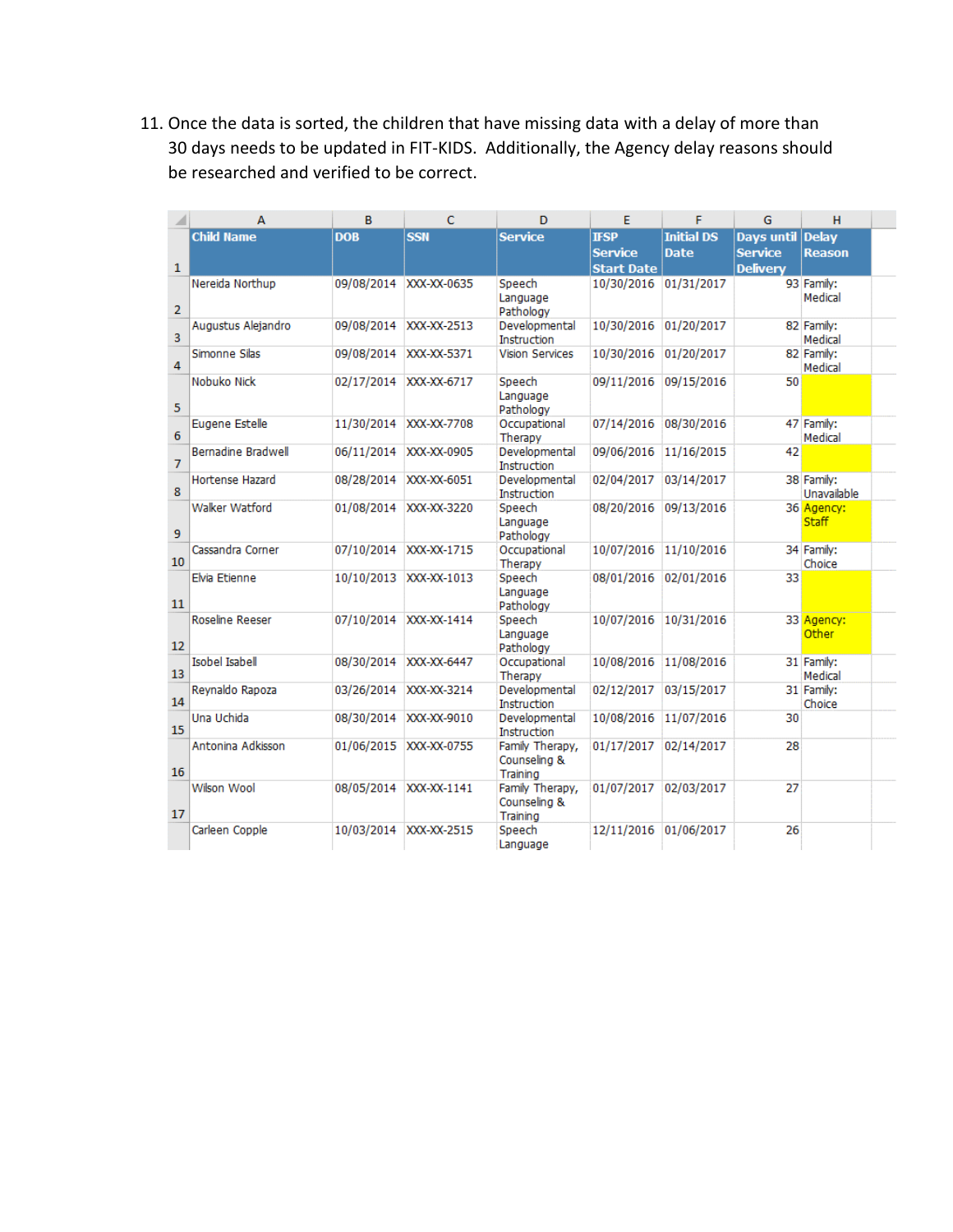#### **Indicator 7:**

For Indicator 7, the same steps are followed as above. Some differences are highlighted below.

1. When the Indicator 7 report is run, the data page is accessed by selecting the "View Details" link circled below:

| Reports - Google Chrome<br>I٦                                              |                                                                               |                           |                      |                                               |                       |                    | $\Box$ $\Box$ |
|----------------------------------------------------------------------------|-------------------------------------------------------------------------------|---------------------------|----------------------|-----------------------------------------------|-----------------------|--------------------|---------------|
| △ Secure   https://fitkids.nmhealth.org/Reports/ReportContainer.aspx?ID=27 |                                                                               |                           |                      |                                               |                       |                    |               |
| <b>IFSP Start Date</b>                                                     | 7/1/2016                                                                      | m                         | <b>IFSP End Date</b> | 3/31/2017                                     | <b>FREE</b>           | <b>View Report</b> |               |
| Gender                                                                     | All                                                                           | ▼                         | Provider             | Abrazos                                       | ۷.                    |                    |               |
| 45 Day Delay Reason                                                        | All                                                                           | $\checkmark$              | Race/Ethnicity       | All                                           | $\checkmark$          |                    |               |
| Hispanic/Latino                                                            | All                                                                           | ۷.                        | County               | <b>AII</b>                                    | $\checkmark$          |                    |               |
| <b>Eligibility Category</b>                                                | All                                                                           | $\checkmark$              | Diagnosis Code       | All                                           | $\checkmark$          |                    |               |
|                                                                            |                                                                               |                           | <b>Contract</b>      |                                               |                       |                    |               |
| $ 4 \ 4  1$                                                                | of $1 \quad \triangleright \quad \triangleright \parallel$<br>$\triangleleft$ |                           | 风 ②曲<br>Find   Next  |                                               |                       |                    |               |
| <b>INDICATOR 7 - INITIAL IFSP WITHIN 45-DAYS REPORT SUMMARY</b>            |                                                                               |                           |                      |                                               |                       |                    |               |
| <b>IFSP Start Date:</b>                                                    |                                                                               | 07/01/2016                |                      |                                               |                       |                    |               |
| <b>IFSP End Date:</b>                                                      |                                                                               | 03/31/2017                |                      |                                               |                       |                    |               |
| Gender:                                                                    |                                                                               | All                       |                      |                                               |                       |                    |               |
| <b>Provider:</b>                                                           |                                                                               | Abrazos                   |                      |                                               |                       |                    |               |
| 45 Day Delay Reason:                                                       |                                                                               | All                       |                      |                                               |                       |                    |               |
| <b>Race/Ethnicity:</b>                                                     |                                                                               | All                       |                      |                                               |                       |                    |               |
| <b>Hispanic/Latino:</b>                                                    |                                                                               | All                       |                      |                                               |                       |                    |               |
| <b>County:</b><br><b>Eligibility Category:</b>                             |                                                                               | All<br>All                |                      |                                               |                       |                    |               |
| <b>Diagnosis Code:</b>                                                     |                                                                               | All                       |                      |                                               |                       |                    |               |
|                                                                            |                                                                               |                           |                      |                                               | <b>View Details</b>   |                    |               |
| <b>Total Initial IFSPs <math>\hat{z}</math></b>                            |                                                                               | $\leq$ =45 Days $\hat{=}$ | $>45$ Days $\hat{z}$ | >Percent<br><b>Meeting</b><br><b>Timeline</b> | $\breve{\phantom{a}}$ |                    |               |
| 153                                                                        |                                                                               | 87                        | 66                   | 100                                           |                       |                    |               |
|                                                                            |                                                                               |                           |                      |                                               |                       |                    |               |
|                                                                            |                                                                               |                           |                      |                                               |                       |                    |               |

2. Similar to step 8 above, Columns J through L will have to be highlighted and resized to delete the merged columns.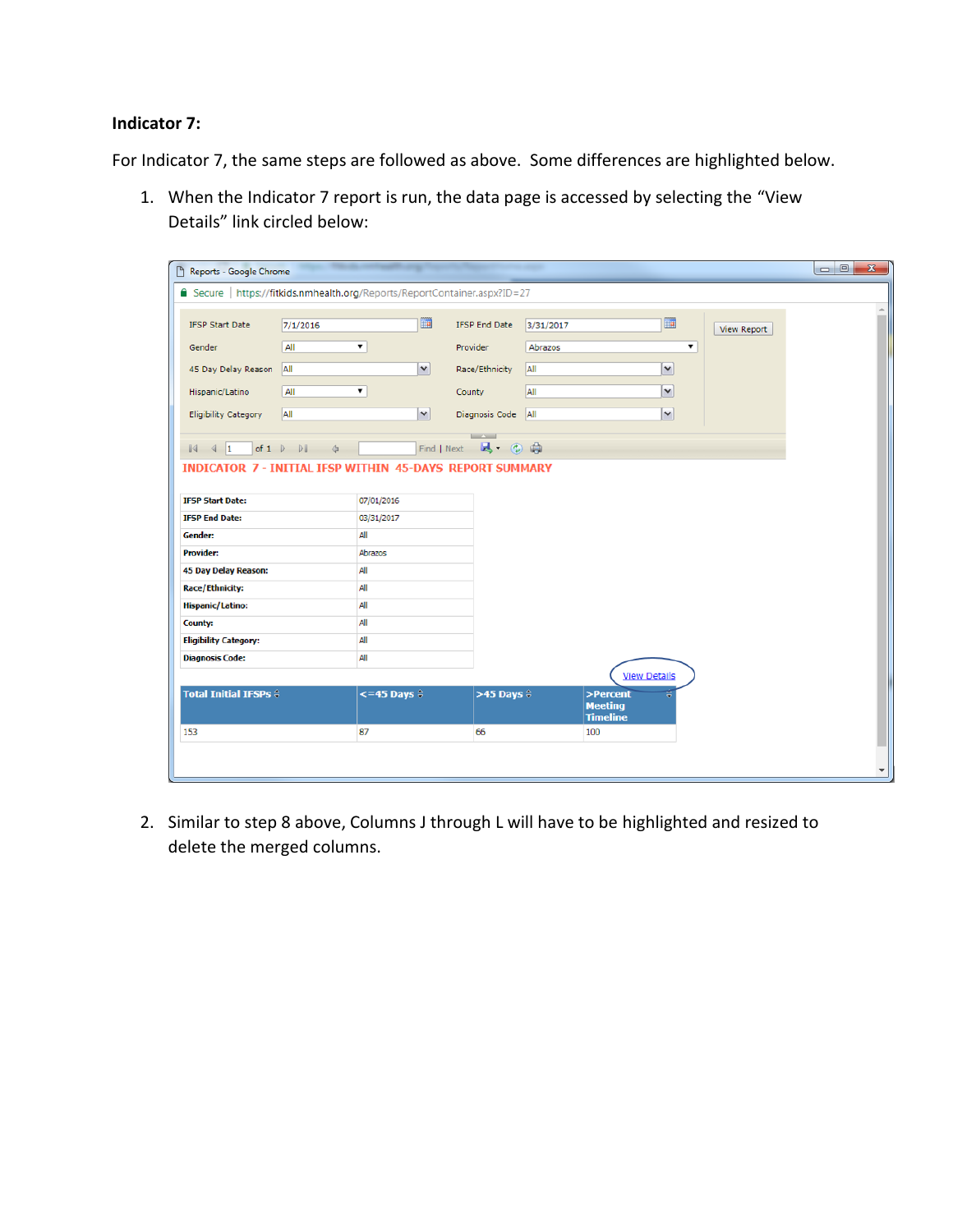|                 |                                                               |                                                                                                                                                                                                |                                     | FIT APR Training - Word                                              |                                   |                                                          |                                                           |                                                      |               |                                                                 |                                                                  |
|-----------------|---------------------------------------------------------------|------------------------------------------------------------------------------------------------------------------------------------------------------------------------------------------------|-------------------------------------|----------------------------------------------------------------------|-----------------------------------|----------------------------------------------------------|-----------------------------------------------------------|------------------------------------------------------|---------------|-----------------------------------------------------------------|------------------------------------------------------------------|
|                 |                                                               |                                                                                                                                                                                                |                                     |                                                                      |                                   | Indicator 7 - Initial IFSP within 45 Days Detail - Excel |                                                           |                                                      |               |                                                                 | Jason I                                                          |
| je Layout       | Formulas                                                      | Data                                                                                                                                                                                           | Review<br>View                      | $\Omega$ Tell me what you want to do                                 |                                   |                                                          |                                                           |                                                      |               |                                                                 |                                                                  |
| U -             | $-10$<br>$\mathbb{H}$ + $\mathbb{Q}$ + $\mathbb{A}$ +<br>Font | $\mathbf{A} \mathbf{A}^{\dagger} \mathbf{A}^{\dagger} \equiv \mathbf{B} \equiv \mathbf{B} \mathbf{A}^{\dagger} \mathbf{A}^{\dagger}$<br>$\equiv$ $\equiv$ $\equiv$<br>$\overline{\Gamma_{26}}$ | $E \equiv \frac{1}{2}$<br>Alignment | <b>FV</b> Wrap Text<br>Merge & Center *<br>$\overline{\mathbb{F}_M}$ | General<br>$$ - 96$ $$$<br>Number | $-0.00$<br>Formatting *<br>$\overline{\mathbb{F}_M}$     | Conditional Format as<br>Table *<br>Styles                | 핆<br>- 금<br>Ħ<br>Cell<br>Insert<br>Styles *<br>Cells | Delete Format | $\sum$ AutoSum<br>$\overline{v}$ Fill $\overline{v}$<br>Clear - | $\frac{\mathsf{A}}{\mathsf{Z}}$<br>Sort &<br>Filter *<br>Editing |
| fx              | ID45 day reason                                               |                                                                                                                                                                                                |                                     |                                                                      |                                   |                                                          |                                                           |                                                      |               |                                                                 |                                                                  |
|                 | C                                                             | D                                                                                                                                                                                              | E                                   | F                                                                    | G                                 | н                                                        | T                                                         |                                                      |               | M                                                               | N                                                                |
|                 | Gender                                                        | <b>Provider</b>                                                                                                                                                                                | <b>Referral Date</b>                | <b>Eligibility Date</b>                                              | <b>IFSP Start</b><br><b>Date</b>  | <b>IFSP End Date</b>                                     | <b>Days</b><br><b>Referral</b><br>to IFSP<br><b>Start</b> | <b>ID45 day reason</b>                               |               |                                                                 |                                                                  |
| $\sqrt{4}$      | F                                                             | <b>FIT Provider 1</b>                                                                                                                                                                          | 06/17/2016                          | 07/06/2016                                                           | 07/26/2016                        | 06/06/2017                                               | 39                                                        |                                                      |               |                                                                 |                                                                  |
| $\sqrt{4}$      | F                                                             | <b>FIT Provider 1</b>                                                                                                                                                                          | 09/29/2016                          | 10/14/2016                                                           | 10/28/2016                        | 10/27/2017                                               | 29                                                        |                                                      |               |                                                                 |                                                                  |
| $\mathsf{I}4$   | M                                                             | <b>FIT Provider 1</b>                                                                                                                                                                          | 12/20/2016                          | 01/12/2017                                                           | 02/09/2017                        | 12/09/2017                                               |                                                           | 51 Family: Choice                                    |               |                                                                 |                                                                  |
| $\mathsf{L}4$   | M                                                             | FIT Provider 1                                                                                                                                                                                 | 08/18/2016                          | 09/08/2016                                                           | 09/23/2016                        | 09/22/2017                                               | 36                                                        |                                                      |               |                                                                 |                                                                  |
| l4              | M                                                             | <b>FIT Provider 1</b>                                                                                                                                                                          | 09/22/2016                          | 10/18/2016                                                           | 11/08/2016                        | 11/24/2016                                               |                                                           | 47 Family: Schedule                                  |               |                                                                 |                                                                  |
| l4              | M                                                             | <b>FIT Provider 1</b>                                                                                                                                                                          | 01/13/2017                          | 02/02/2017                                                           | 02/27/2017                        | 02/26/2018                                               | 45                                                        |                                                      |               |                                                                 |                                                                  |
| $14$            | M                                                             | <b>FIT Provider 1</b>                                                                                                                                                                          | 09/28/2016                          | 10/12/2016                                                           | 11/04/2016                        | 03/07/2017                                               | 37                                                        |                                                      |               |                                                                 |                                                                  |
| $14$            | M                                                             | FIT Provider 1                                                                                                                                                                                 | 11/08/2016                          | 12/12/2016                                                           | 01/03/2017                        | 06/27/2017                                               |                                                           | 56 Family: Choice                                    |               |                                                                 |                                                                  |
| $\sqrt{4}$      | F                                                             | <b>FIT Provider 1</b>                                                                                                                                                                          | 06/15/2016                          | 06/24/2016                                                           | 07/25/2016                        | 10/11/2016                                               | 40                                                        |                                                      |               |                                                                 |                                                                  |
| 13              | M                                                             | <b>FIT Provider 1</b>                                                                                                                                                                          | 06/08/2016                          | 07/21/2016                                                           | 08/04/2016                        | 08/03/2017                                               |                                                           | 57 Family: Schedule                                  |               |                                                                 |                                                                  |
| $\sqrt{4}$      | F                                                             | <b>FIT Provider 1</b>                                                                                                                                                                          | 07/19/2016                          | 08/11/2016                                                           | 08/29/2016                        | 11/30/2016                                               | 41                                                        |                                                      |               |                                                                 |                                                                  |
| $\mathsf{L}4$   | M                                                             | <b>FIT Provider 1</b>                                                                                                                                                                          | 01/20/2017                          | 02/09/2017                                                           | 03/01/2017                        | 07/26/2017                                               | 40                                                        |                                                      |               |                                                                 |                                                                  |
| $\mathsf{I}4$   | M                                                             | <b>FIT Provider 1</b>                                                                                                                                                                          | 12/01/2016                          | 12/13/2016                                                           | 01/11/2017                        | 01/31/2017                                               | 41                                                        |                                                      |               |                                                                 |                                                                  |
| l4              | F                                                             | <b>FIT Provider 1</b>                                                                                                                                                                          | 10/04/2016                          | 11/04/2016                                                           | 11/11/2016                        | 11/10/2017                                               | 38                                                        |                                                      |               |                                                                 |                                                                  |
| 15              | M                                                             | FIT Provider 1                                                                                                                                                                                 | 05/18/2016                          | 06/22/2016                                                           | 07/08/2016                        | 07/07/2017                                               |                                                           | 51 Family: Choice                                    |               |                                                                 |                                                                  |
| $14$            | M                                                             | FIT Provider 1                                                                                                                                                                                 | 12/13/2016                          | 01/10/2017                                                           | 02/13/2017                        | 02/12/2018                                               |                                                           | 62 Other: Agency Not SC                              |               |                                                                 |                                                                  |
| $\sqrt{4}$      | F                                                             | <b>FIT Provider 1</b>                                                                                                                                                                          | 07/27/2016                          | 08/19/2016                                                           | 09/09/2016                        | 05/24/2017                                               |                                                           | 44 Family: Medical                                   |               |                                                                 |                                                                  |
| $\sqrt{4}$      | M                                                             | <b>FIT Provider 1</b>                                                                                                                                                                          | 09/29/2016                          | 10/18/2016                                                           | 11/07/2016                        | 11/06/2017                                               | 39                                                        |                                                      |               |                                                                 |                                                                  |
| $\sqrt{4}$      | M                                                             | FIT Provider 1                                                                                                                                                                                 | 07/28/2016                          | 08/22/2016                                                           | 09/14/2016                        | 09/13/2017                                               |                                                           | 48 Family: Choice                                    |               |                                                                 |                                                                  |
| $\overline{14}$ | M                                                             | FIT Provider 1                                                                                                                                                                                 | 04/14/2016                          | 07/07/2016                                                           | 07/21/2016                        | 10/11/2016                                               |                                                           | 98 Family: Schedule                                  |               |                                                                 |                                                                  |
| ial IFSP (2)    |                                                               | Indicator 7 - Initial IFSP with                                                                                                                                                                |                                     | $\bigoplus$                                                          |                                   |                                                          | $\blacktriangleleft$                                      |                                                      |               | 用<br>Count: 68                                                  | 圓                                                                |

3. Lastly, for Indicator 7, you are looking for missing or agency reasons for "Days Referral to IFSP Start" of more than 45 days.